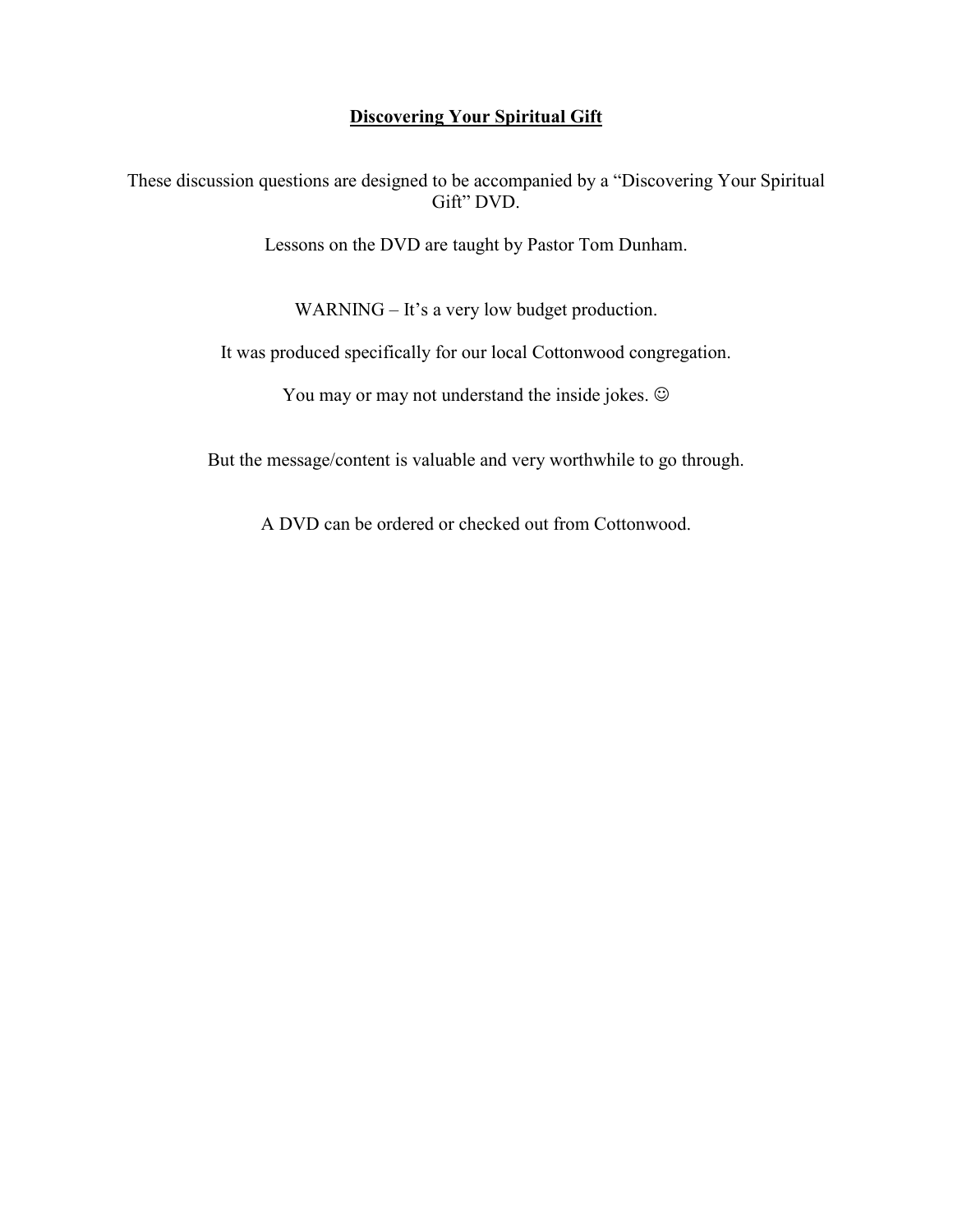# DISCOVERING YOUR SPIRITUAL GIFT! (Part 1)

*Having then gifts differing according to the grace that is given to us, let us use them… Romans12:6* 

**Icebreaker:** Are you the kind of person that likes to wait & be surprised by your Christmas gifts or are you the kind of person that likes to try and find out what your gifts will be ahead of time?

 $\_$  , and the contribution of the contribution of  $\mathcal{L}_1$  , and  $\mathcal{L}_2$  , and  $\mathcal{L}_3$  , and  $\mathcal{L}_4$  , and  $\mathcal{L}_5$ 

 $\_$  , and the contribution of the contribution of  $\mathcal{L}_1$  , and  $\mathcal{L}_2$  , and  $\mathcal{L}_3$  , and  $\mathcal{L}_4$  , and  $\mathcal{L}_5$ 

 $\_$  , and the contribution of the contribution of  $\mathcal{L}_1$  , and  $\mathcal{L}_2$  , and  $\mathcal{L}_3$  , and  $\mathcal{L}_4$  , and  $\mathcal{L}_5$ 

 $\_$  , and the contribution of the contribution of  $\mathcal{L}_1$  , and  $\mathcal{L}_2$  , and  $\mathcal{L}_3$  , and  $\mathcal{L}_4$  , and  $\mathcal{L}_5$ 

 $\_$  , and the contribution of the contribution of  $\mathcal{L}_1$  , and  $\mathcal{L}_2$  , and  $\mathcal{L}_3$  , and  $\mathcal{L}_4$  , and  $\mathcal{L}_5$ 

#### **Watch Part 1 of the DVD & take notes below:**

The three' stages' to discovering your spiritual gift:

Two essentials for discovering your gift:

The seven 'motivational' gifts from Romans 12:

| ◠<br><u>.</u> |  |
|---------------|--|
| <u>.</u>      |  |
|               |  |

# **Discussion Questions (break into groups of 4-6)**:

- 1. How is this discussion of spiritual gifts 'new' to you?
- 2. What activity or service in the Christian life do you really enjoy doing? (This can be a help in recognizing your spiritual gift.)
- 3. Which 'stage' of discovering your gift are you at now? Explain.
- 4. We will 'flesh out' and study spiritual gifts more in the next two weeks, but if you HAD to decide now what your ONE gift is, which would it be?

Prayer: Share a request you have based on these questions. Pray for the person on your left. Sample Prayer: "*Dear God, please help* \_\_\_\_\_\_\_\_\_\_\_\_\_\_ to discover and use their spiritual gift **s** *to build the body of Christ. In Jesus' name, amen."*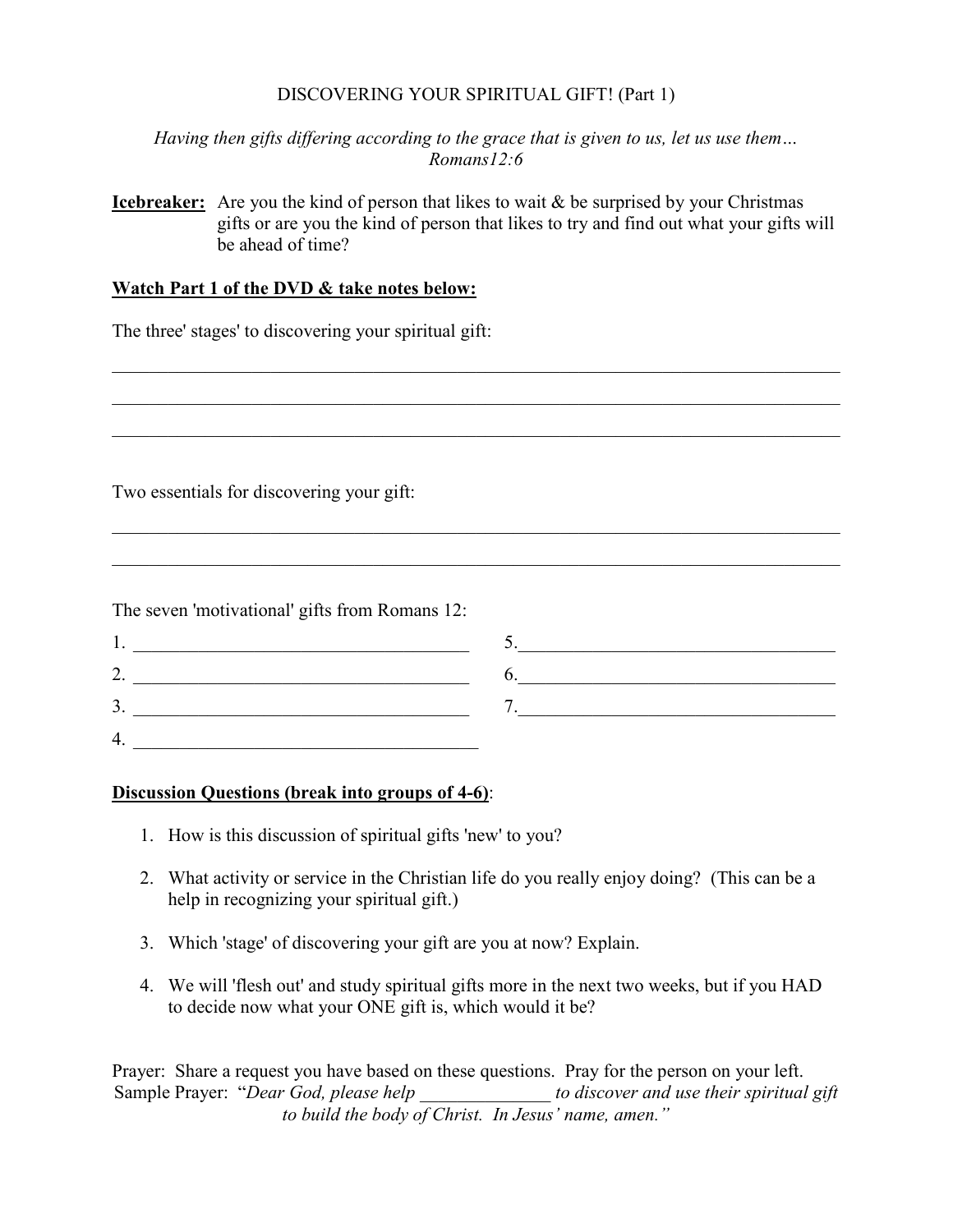# DISCOVERING YOUR SPIRITUAL GIFT! (Part 2)

# *Having then gifts differing according to the grace that is given to us, let us use them… Romans12:6*

**Icebreaker:** What is one of your least favorite chores to do around the house? Why?

| <b>Spiritual Gift</b> | <b>Example from Bible</b> | <b>Characteristics</b> |  |
|-----------------------|---------------------------|------------------------|--|
| Prophecy              |                           |                        |  |
| Serving               |                           |                        |  |
| Teaching              |                           |                        |  |
| Exhortation           |                           |                        |  |
| Giving                |                           |                        |  |
| Administration        |                           |                        |  |
| Mercy                 |                           |                        |  |

# **Watch Part 2 of the DVD & take notes below:**

#### **Discussion Questions (break into groups of 4-6)**:

- 1. Think about yourself and the spiritual gift you think God has given you. Which characteristics (and 'abuses') of the gift can you identify with?
- 2. Now consider a family member or friend. Which of those characteristics (and 'abuses') do you see in his or her life?
- 3. How do you think an understanding of the characteristics of spiritual gifts could help you in relationships with others?

Prayer: Pray for each other based on your answer to #3. Sample prayer: "*Dear God, please help* to grow in his/her *understanding of spiritual gifts and how they affect other people. In Jesus' name, amen.*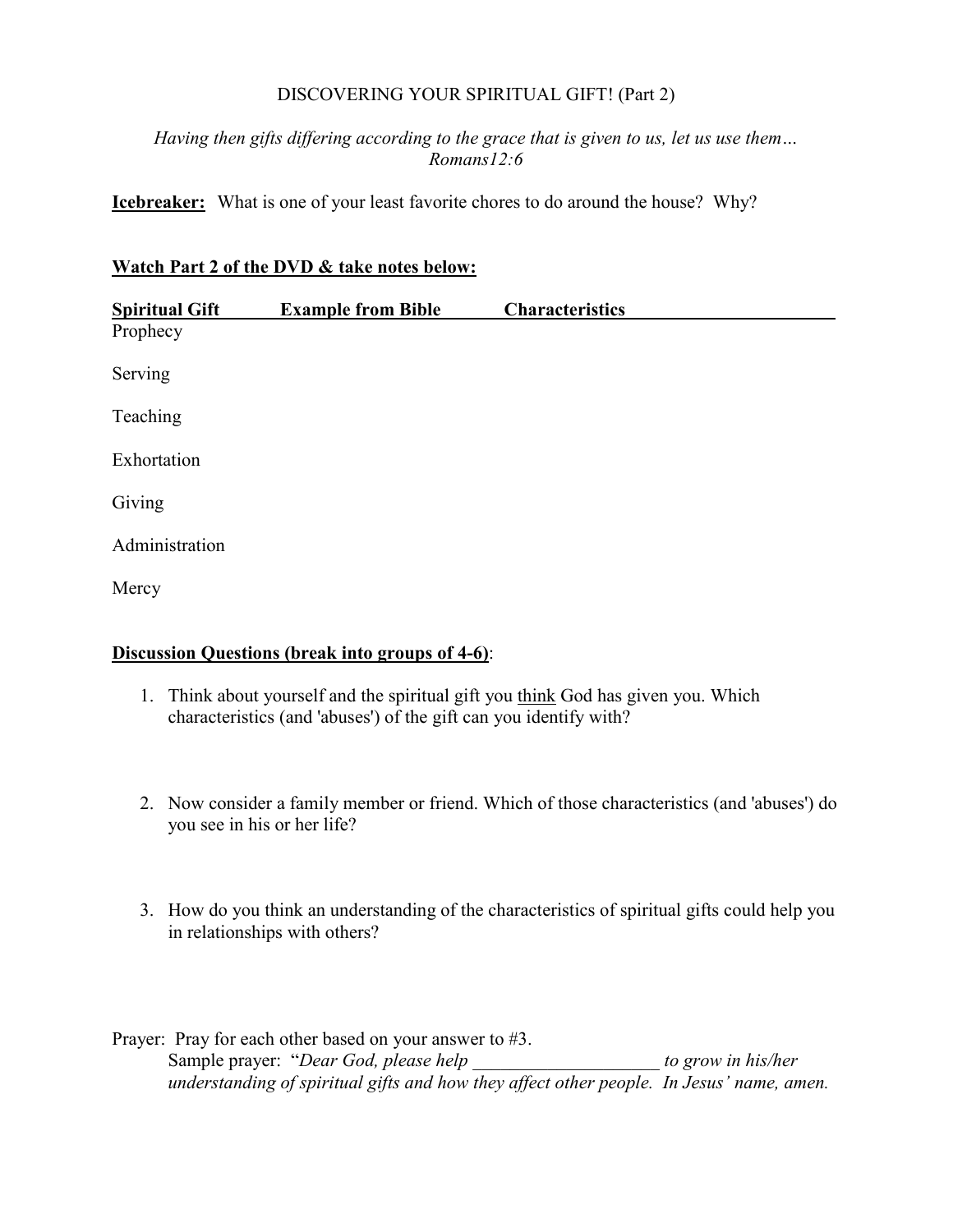# DISCOVERING YOUR SPIRITUAL GIFT! (Part 3)

*Having then gifts differing according to the grace that is given to us, let us use them… Romans12:6* 

**Icebreaker:** What is one of your least favorite chores to do around the house? Why?

## **Watch Part 3 of the DVD.**

Key point from the video: While each verse from Romans 12:9-15 aligns in order with the spiritual gifts listed in 6-8, we all ought to excel in each characteristic given.

Take time to individually to review from the video and go through the 'checklist' for each gift on the next two pagest entitled: Which of these Seven Persons Best Describes You*?* 

#### **Discussion Questions (break into groups of 4-6)**:

- 1. Which of the seven persons best describes you? Are you surprised by this at all?
- 2. In what service or ministry in the church are you presently involved? How has that been a blessing to you - and others?
- 3. If you are not presently plugged into a ministry in the church, what interests do you have in that regard? (Please talk to your Home Group leader or a pastor and share your interests! We will help you find a place of service which 'fits'!)
- 4. Can you think of a conflict you've had with someone in the past that now, in retrospect, can be traced to simply a difference of outlook based on spiritual gifts?

Assignment: As a Home Group, please come up with a service/kindness project in which you can all participate instead of your normal Home Group gathering.

Final Assignment: Please plan a 'party'/social time for your group - and feel free to invite other friends.

Prayer: Pray together for God to give you a service or kindness project that you can participate in with your Home Group.

Sample Prayer: *"Dear God, please help us to find a project to do that will place other people and display your love in a practical way. In Jesus' name, amen."* 

*God bless you as you serve the Lord and His people with your gift!*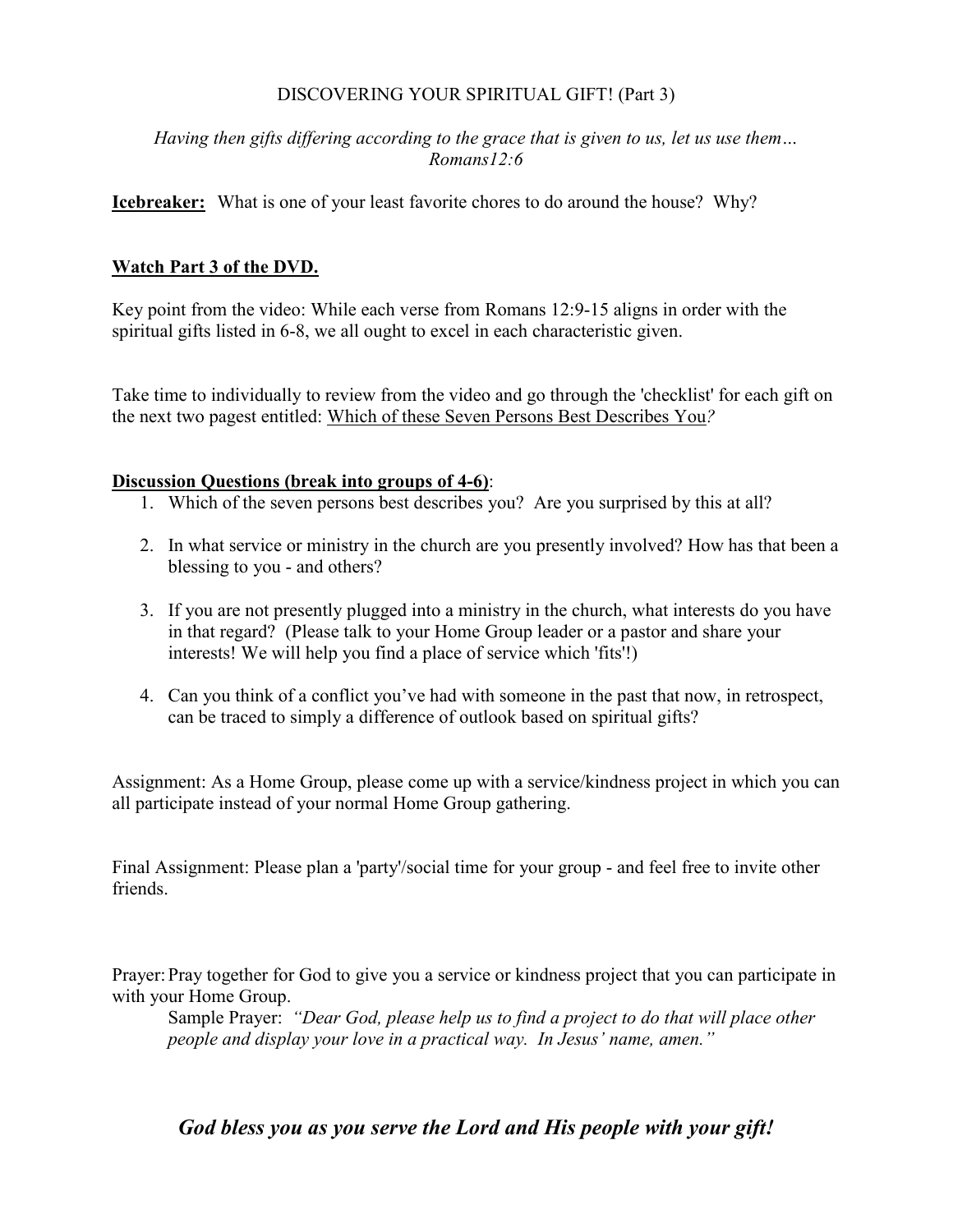# WHICH ONE OF THESE EVEN PERSONS BEST DESCRIBES YOU?

#### PERSON NUMBER 1

 You want to make sure that statements are true and accurate. You desire to gain as much knowledge as you can. You react to people who make unfounded statements. You check the credentials of one who wants to teach you. You use your mind to check out an argument. You enjoy spending hours doing research on a subject. You like to tell others as many facts as you can on a topic. You pay close attention to words and phrases. You tend to be silent on a matter until you check it out. You like to study material in a systematic sequence.

#### PERSON NUMBER 2

 You can visualize the final result of a major undertaking. You enjoy coordinating the efforts of many to reach a common goal. You can break down a large task into achievable goals. You are able to delegate assignments to others. You see people as resources that can be used to get a job done. You are willing to endure reaction in order to accomplish a task You require loyalty in those who are under your supervision. You remove yourself from petty details to focus on the final goal. You can encourage your workers and inspire them to action. You move on to a new challenge once a job is finished.

#### PERSON NUMBER 3

You see actions as either right or wrong.

You react strongly to people who are not what they appear to be.

You can usually detect when something is not what it appears to be.  $\tilde{ }$ 

You can quickly discern a person's character.  $\tilde{r}$ 

You feel a responsibility to correct those who do wrong.

You separate yourself from those who refuse to repent of evil.

You explain what is wrong with an item before you sell it.

You let people know how you feel about important issues.

You enjoy people who are completely honest with you.

You are quick to judge yourself when you fail.

You are willing to do right even if it means suffering alone for it.

#### PERSON NUMBER 4

You can sense when people have hurt feelings.

You react to those who are insensitive to other's feelings.

You are able to discern genuine love.

You desire deep friendships in which there is mutual commitment.

You seem to attract people who tell you their problems.

You find it difficult to be firm or decisive with people.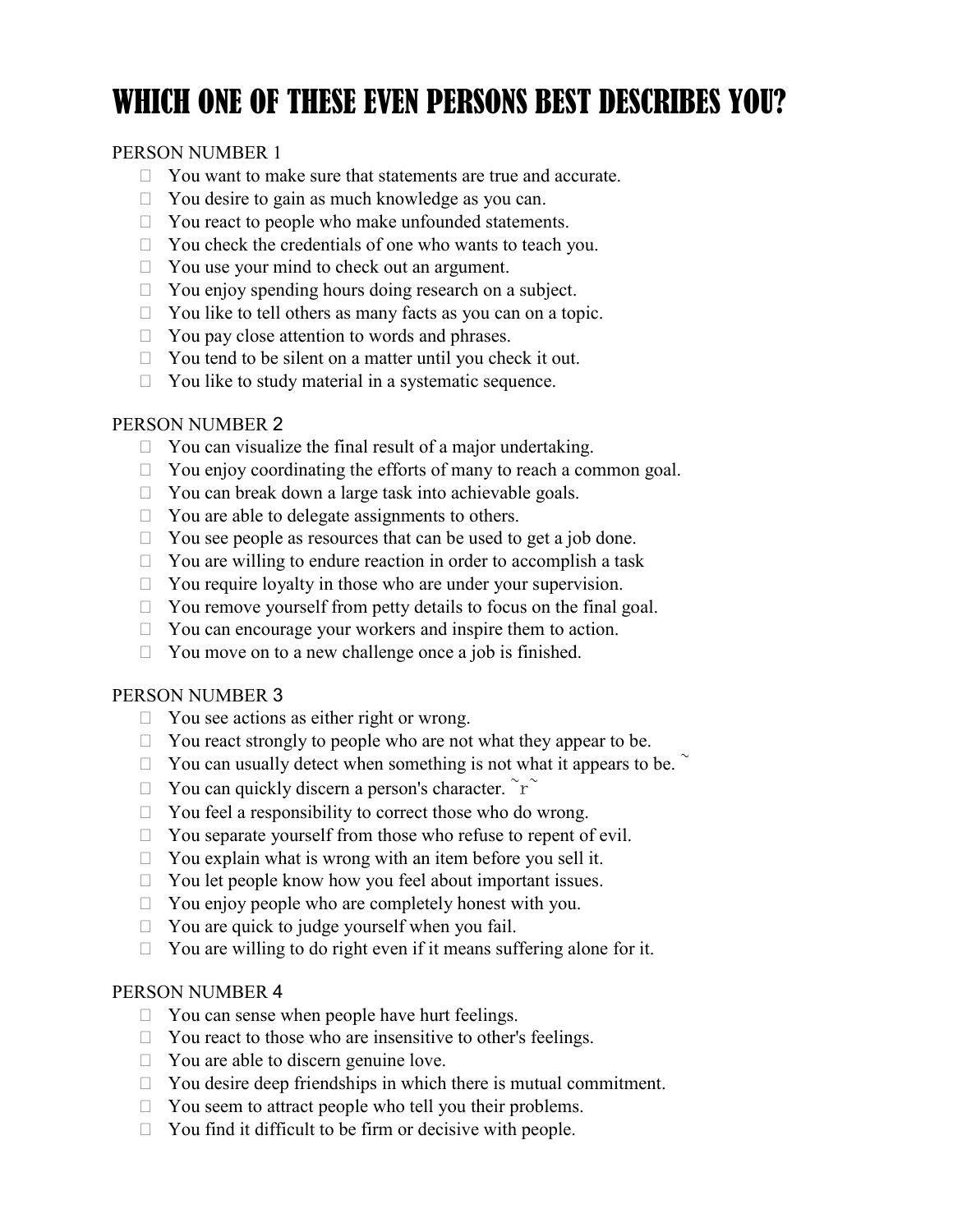You tend to take up offenses for those whom you love. You need quality time to explain how you feel. You want to remove those who cause hurts to others. You often wonder why God allows people to suffer.

#### PERSON NUMBER 5

 You motivate people to become what you see they could be. You like to give counsel in logical steps of action. You can usually discern a person's level of spiritual maturity. You enjoy working out projects to help people grow spiritually. You sometimes raise expectations of results prematurely. You dislike teaching which does not give practical direction. You like to see the facial responses of those whom you counsel. You often take "family time" to counsel others. You enjoy giving examples from the lives of others. You soon give up on those who do not follow your counsel. You find it hard to follow through on the project you have started. You identify with people where they are in order to counsel them.

## PERSON NUMBER 6

 You notice the practical needs of others and enjoy meeting them. You enjoy serving to free others for more important things. You are willing to neglect your own work to help others. You sometimes go beyond your physical strength in serving others. You can remember the likes and dislikes of others. You can usually detect ways to serve before anyone else can. You will even use your own funds to get ajob done quickly. You do not mind doing jobs by yourself. You do not want public praise, but you do need to feel appreciated. You find it difficult to say "no" to those who ask for help. You like to put "extra touches" on the jobs you do.

#### PERSON NUMBER 7

 You are very frugal with money for yourself and your family. You enjoy investing money in the ministries of other people. You have an ability to make money by wise investments. You desire to keep your giving a secret. You react negatively to pressure appeals for money. You like to encourage others to give with your gifts. You want the ministries you support to be as effective as possible. You enjoy giving to needs which others tend to overlook. You sometimes fear that your gifts will corrupt those who get them. You desire to give gifts of high quality. You enjoy knowing that your gifts were specific answers to prayer.

> WHICH PERSON DID YOU CHECK THE MOST? (Check back for answers.)